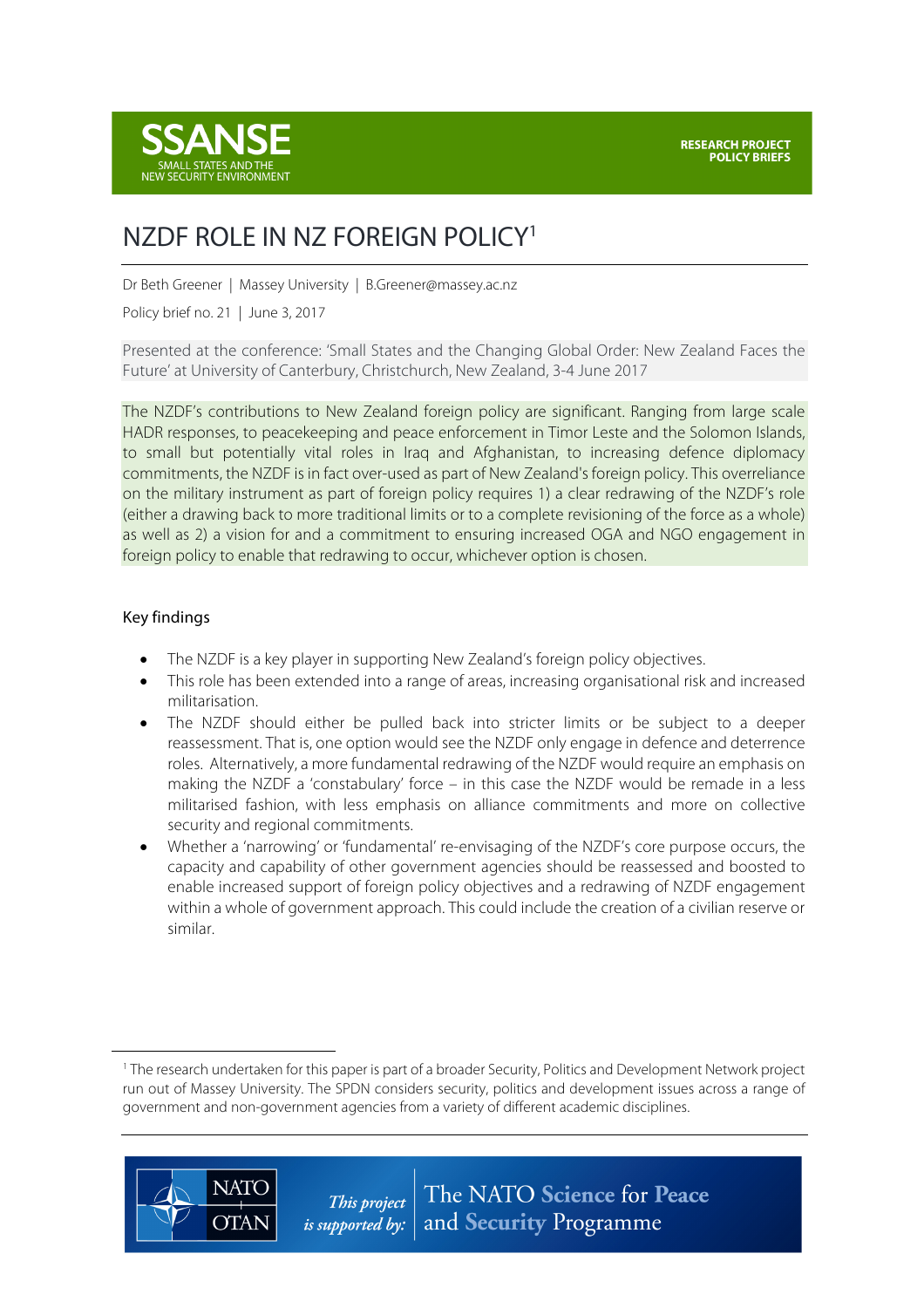#### Executive summary

Peter Jenning's (2016) assessment of the DWP 2016 as representing an "existential crisis about the shape, purpose, cost and direction" of the New Zealand Defence Force highlights that there is an element of uncertainty conveyed by the document. Just what is the central purpose of the NZDF which is supposed to be 'fit for purpose' (DWP 2016)? This chapter considers the strategic and operational directions laid out in recent New Zealand documents to ascertain projected roles for the New Zealand Defence Force in supporting New Zealand foreign policy objectives. Some of these are clearly military-only or military-first core taskings. Yet questions remain as to where the limits of NZDF engagement in foreign policy currently lie or should lie as much of the 2016 Defence White Paper and other documents emphasise the engagement of NZDF in non-conventional or non-core roles. This chapter explores these issues and suggests that we are at a 'fork in the road' moment. If the central purpose of the Defence Force is 'defence of New Zealand' and combat, then this should be the main emphasis for investment and training and this role should also be made clear to the public. If, however, such an option is unpalatable then serious thought must be given to fundamentally reimagining the Defence Force.

As the only significant expeditionary capability that the New Zealand government has to call upon, and as a professional force that constantly trains and maintains a state of readiness, the NZDF has become the 'jack of all trades'. In the recent past the NZDF has been used in an incredibly broad range of taskings. This places great strain on the NZDF, its people and its assets. Engagement in the Provincial Reconstruction Team (PRT) in Afghanistan highlighted how varied demands have been on the NZDF as an instrument of foreign policy.

Ostensibly deployed to Bamiyan in order to help facilitate reconstruction efforts, the NZDF was not used in engineering projects to build schools, wells and roads, but there were elements of warfighting, intelligence gathering, support to the training of Afghan National Police, support to the governance elements of the region and engagement in a range of development, civil and humanitarian projects (more than 200 according to MFAT 2013). NZPolice were deployed behind the wire to train ANP, and the Ministry of Foreign Affairs deployed a civilian to the province to head the Team late into the piece, but the overarching presence in Afghanistan was 'green'. Yet experiences in Afghanistan and, in particular, other less-hostile deployments, highlight that non-military agencies can, and should, play central roles in conflict and post-conflict settings, as well as in HADR or pandemic management or development or reconstruction roles.

The current overuse of the NZDF, however, does provide an opportunity to revisit just what the organisation's key roles and taskings are. If the key role is combat then this should be the main, almost sole, focus of the NZDF. In this case, the 'narrow option' emphasis could be on combat, deterrence and 'traditional' peacekeeping roles. In this case, those rolesthat do not fall primarily within the NZDF's jurisdiction then become taskings to which the NZDF may only play very limited supporting roles – such as in the provision of transport and security.

A more fundamental option is to consider whether or not the NZDF should become a 'constabulary force' as envisaged by Janowitz (1960). Is the core purpose of the NZDF more akin to emphasising a contribution to international security rather than national defence and being "continuously prepared to act, committed to the minimum use of force, and it has incorporated a protective military posture" (1960: 418)? If so, the NZDF' organisational structures and culture, as well as its recruitment, training and key performance indicators, would need to be overhauled.

**NATC** 

**OTAN** 

The NATO Science for Peace This project *is supported by:*  $\vert$  and **Security** Programme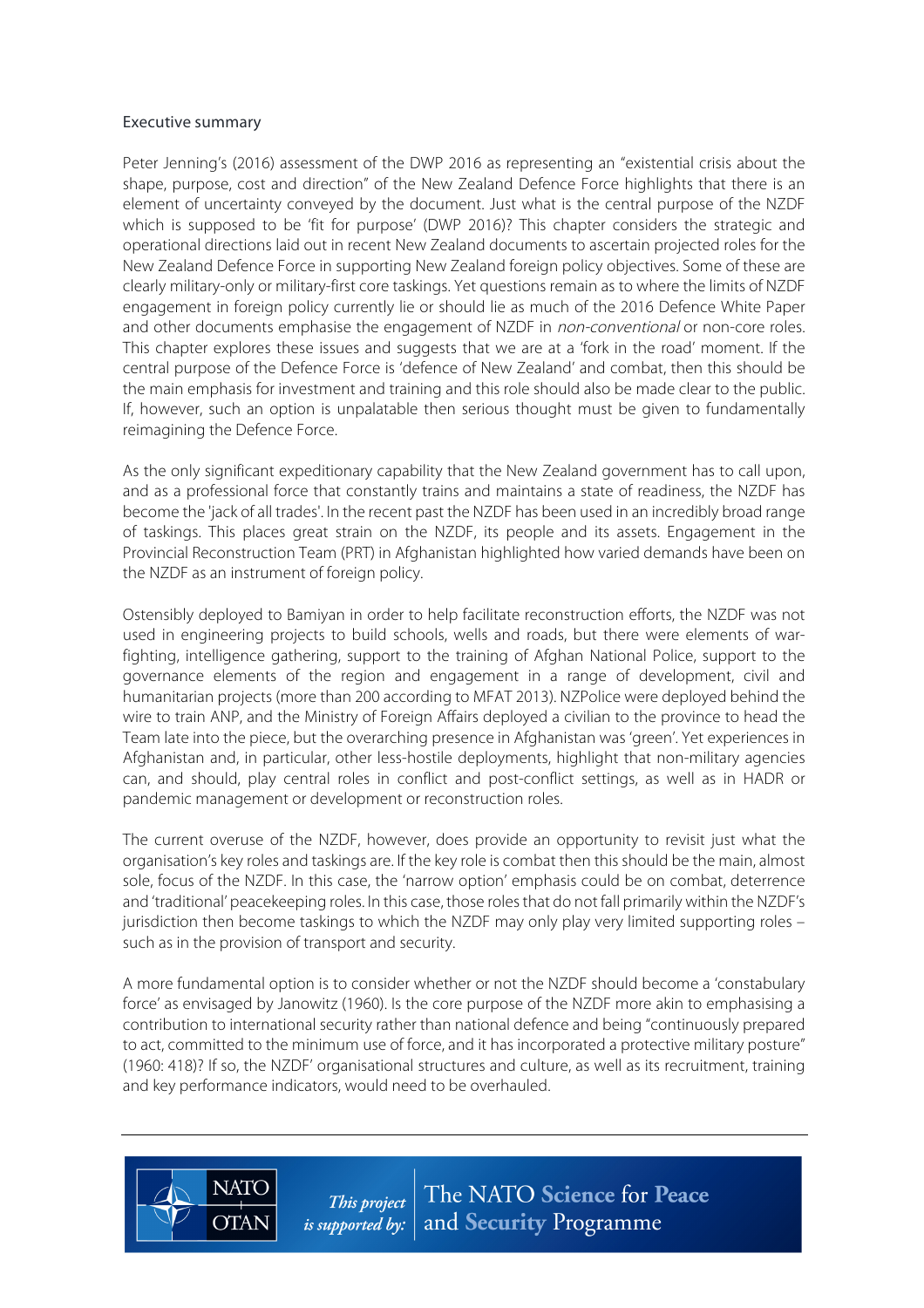Whichever the case, part of such a redrawing of the NZDF's boundaries would require an increased investment in OGAs such as Police, Health, Customs, and MFAT. Alternatively it could require an increased interest in and engagement with NGO groupings. Some of this has begun to be explored in the new Security Handbook (2016), but this mode of thinking (and more particularly the investment in personnel, capabilities and structures) remains fledgling.

In terms of 'what should be done', then, a re-evaluation of the *raison d'etre* of the NZDF alongside a re-evaluation of the roles, capabilities and strengths of other government agencies (OGAs) is urgently required. More commitment is needed to a deeper consideration as to how alternative agencies such as Police, Customs, Health, and Foreign Affairs might be better placed to contribute positively to foreign policy objectives in certain settings.<sup>2</sup>

### Why does this matter to NZ?

An overreliance on the NZDF has a number of consequences. The first is for the organisation itself. Increased risk comes with taking on non-traditional taskings; risks from the potential to be underprepared for scenarios, risks to the broader strategic and foreign policy objectives at hand, risks to local populations, risks other personnel on the ground and risks to NZDF personnel who may be overwhelmed or overstretched by the roles they are expected to play. To this we can add the risk of miltiarising situations which do not require a military response.

This matters to NZ because, not only does the current situation stretch limited resources too thinly, but also because streamlining and working towards a more comprehensively cooperative approach across different sectors is in fact possible. In a country of four million people, a unitary form of government, small numbers of personnel who often have positive personal relationships with one another, the concept of a 'whole of New Zealand' response is indeed achievable in practice.

# What should NZ do?

**NATC** 

**OTAN** 

 $\overline{a}$ 

- Run whole of government exercises on a range of scenarios, not military-led nor militarycentric, to ascertain where strengths and limits lie. This exercise should be conducted without NZDF input to ascertain where gaps exist and what options are best to fill those gaps. Here DPMC might constitute an appropriate lead agency.
- Decide if the core role of the NZDF is combat or constabulary in nature. Current information released to the public and current policy statements act to obfuscate the central purpose of the NZDF. Government and the NZDF itself may be risk averse to significant change, but New Zealand's likely greatest 'value add' lies in pursuing the latter rather than the former.
- From here a revision of sites for key infrastructure, equipment and other investments across government sectors that contribute to foreign policy is needed. Such a revision should take seriously the possibility of assigning expeditionary capabilities to other government agencies and / or to creating a form of civilian reserve.
- Clearly demarcate primacy of lead agencies in different sectors across different off shore scenarios. These scenarios could include categories such as: post-conflict (hostile); post-

The NATO Science for Peace This project *is supported by:*  $|$  and **Security** Programme

<sup>&</sup>lt;sup>2</sup> In addition to this, the relationship between 'NZinc' and the NGO community could similarly work more closely together where appropriate – but these limits need to be determined prior to issues emerging in operations. Finally, the role of private actors is an area that is particularly underresearched. These are not the key foci of this particular paper, but will be examined in later research.